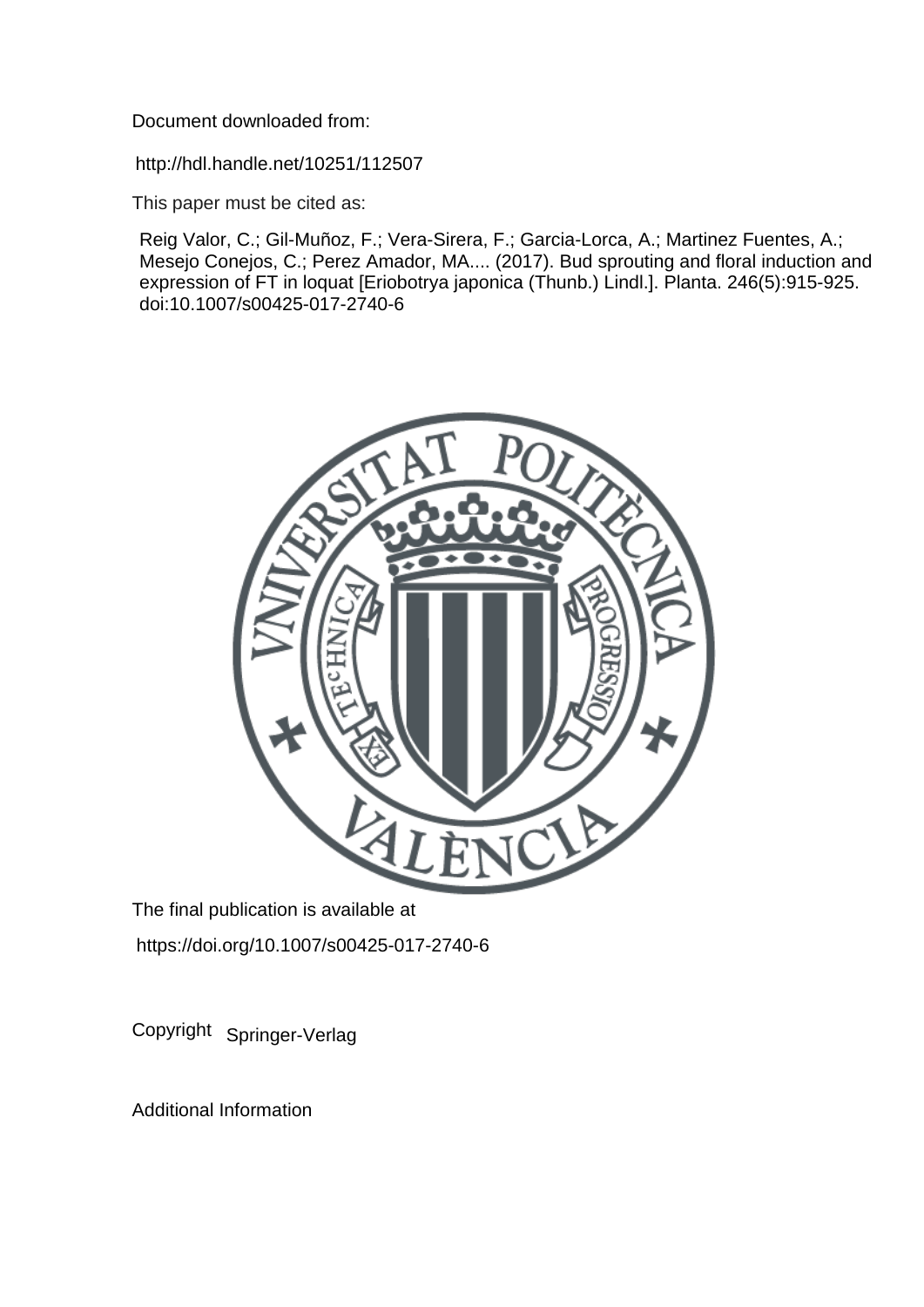#### **Bud sprouting and floral induction and expression of** *FT* **in loquat [***Eriobotrya japonica* **(Thunb.) Lindl.]**

Carmina Reig ,Francisco Gil-Muñoz ,Francisco Vera-Sirera ,Ana García-Lorca ,Amparo Martínez- $\bold{F}$ uentes<sup>,</sup> , Carlos Mesejo<sup>,</sup> , Miguel A. Pérez-Amador<sup>,</sup> and Manuel Agustí<sup>..</sup>

Instituto Agroforestal Mediterráneo, Universitat Politècnica de València, Valencia, Spain. Instituto de Biología Molecular y Celular de Plantas, CSIC-UPV, Valencia, Spain

## \***Corresponding author**:

 Manuel Agustí magusti@prv.upv.es Phone: +34 963879330 Fax: +34 963877339

## **Abstract**

# *Main conclusion EjFT1* **and** *EjFT2* **genes were isolated and sequenced from leaves of loquat. EjFT1 is related to bud sprouting and leaf development,** *EjFT2* **is involved in floral bud induction.**

Loquat [*Eriobotrya japonica* (Thunb.) Lindl.] is an evergreen species belonging to the family Rosaceae, such as apple and pear, whose reproductive development, in contrast with these species, is a continuous process that is not interrupted by winter dormancy. Thus, the study of the mechanism of flowering in loquat has the potential to uncover the environmental and genetic networks that trigger flowering more accurately, and, hence, contributing for a better understanding of the Rosaceae floral process. As a first step toward understanding the molecular mechanisms controlling flowering, extensive defoliation and defruiting assays, together with molecular studies of the key *FLOWERING LOCUS T* (*FT)* gene, were carried out. *FT* exhibited two peaks of expression in leaves, the first one in early to mid-May, the second one in mid-June. Two *FT* genes, *EjFT1* and *EjFT2*, were isolated and sequenced and studied their expression. Expression of *EjFT1* and *EjFT2* peaks in mid-May, at bud sprouting. *EjFT2* expression peaks again in mid-June, coinciding with the floral bud inductive period. Thus, when all leaves of the tree were continuously removed from early- to late-May vegetative apex differentiated into panicle, but when defoliation was performed from early- to late-june apex did not differentiate. On the other hand, fruit removal advanced *EjFT1* expression in old leaves and the sooner the fruit detached, the sooner the bud sprouted. Accordingly, results strongly suggest that *EjFT1* might be related to bud sprouting and leaf development, while *EjFT2* might be involved in floral bud induction. An integrative model for *FT* functions in loquat is discussed.

**Key words Rosaceae,** *EjFT1***,** *EjFT2***,** , flowering, fruit trees, perennials.

**Acknowledgements**: This work was supported by grants BIO2011-26302 (Spanish Ministry of Science and Innovation) for MA Perez-Amador, and RTA2013-00024-C02-02 (Instituto Nacional de Investigaciones y Tecnología Agraria y Alimentaria) for C. Reig.

The authors thank to Dr. P.M. Hernández-Delgado and Dr. V. Galán (Insituto Canario de Iinvestigaciones Agrarias, Tenerife, Spain) for their collaboration, and to Debra Westall (Universidad Politécnica de Valencia) for revising the manuscript.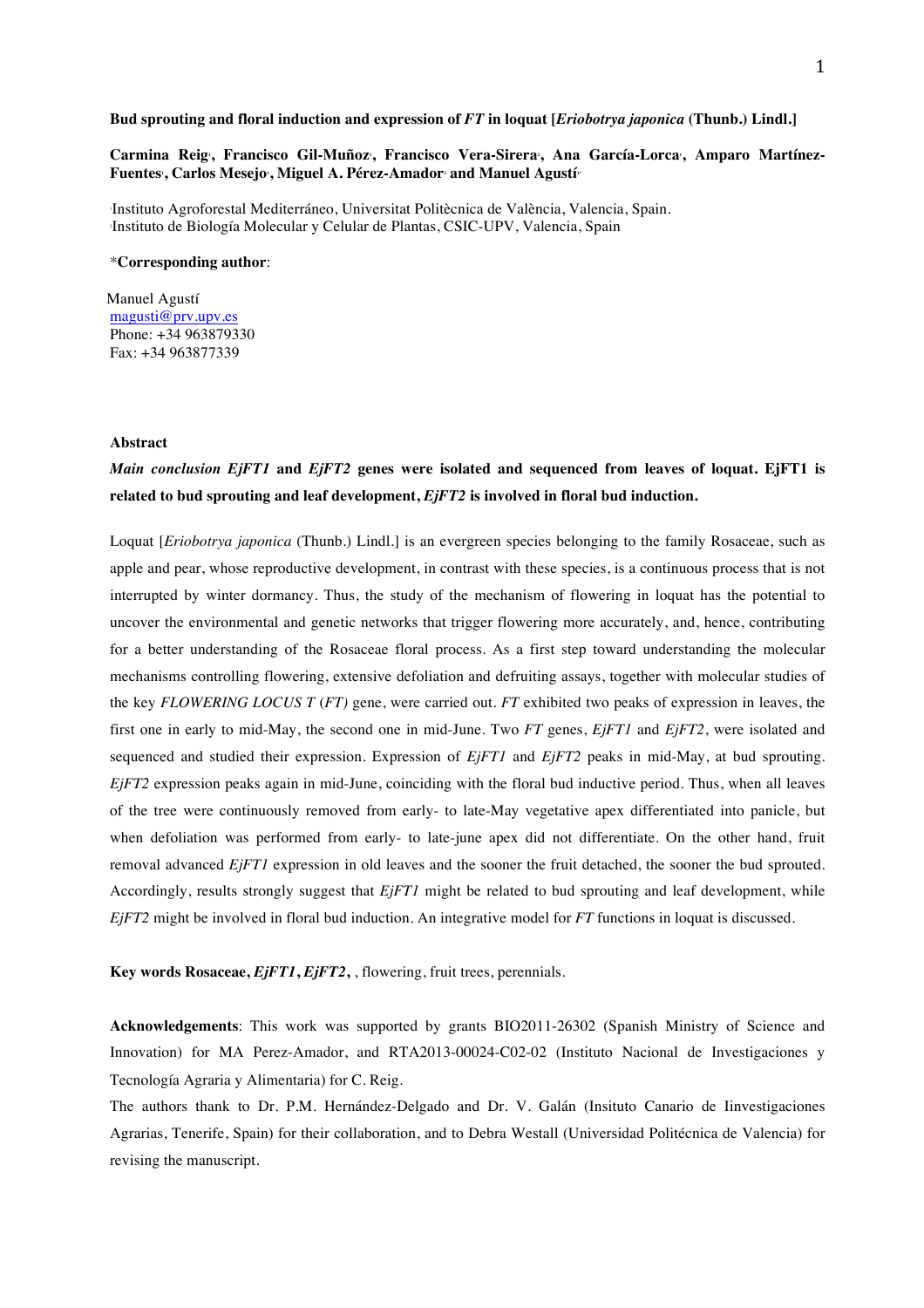#### **Introduction**

The major fruit tree species from a commercial point of view belong to the family Rosaceae, subfamily Amygdaloideae, that include, among others, apple, pear, quince, or Japanese pear. According to FAO, the world produced  $110x10<sup>6</sup>$  t of apples and pears in 2014, only surpassed by bananas and plantains (145x10 $<sup>6</sup>$  t) and citrus</sup>  $(138x10t)$ . In these species fruit production depends to a great extent on the control of flowering. In spite of its importance, our capacity to control flowering time in fruit trees is very limited and some crucial problems, mainly alternate bearing, are far from being resolved. Hence, a clear knowledge of the genetic and molecular aspects controlling flowering is of prime interest. In addition, environmental and genetic factors associated to flowering, such as bud dormancy or chilling requirements, have yet to be addressed so as to improve fruit tree crops by either breeding or other biotechnological approaches.

Loquat [*Eriobotrya japonica* (Thunb.) Lindl.] also belonging to the family Rosaceae, subfamily Amygdaloideae, of a relative economical importance, with a production of 549x10 t worldwide; China is the main producer and Spain is the world's leading exporter (Lin 2007). In contrast to other pomaceous species, loquat is an evergreen species which reproductive development is a continuous process that is not interrupted by a period of winter dormancy; thus, its buds do not exhibit true dormancy and do not need chilling. Therefore, the apical meristem grows continuously developing regularly into a panicle that blooms and sets in autumn, develops the fruit during winter, and it ripens in spring (see review by Lin et al. 1999) (see Online Resource 1). Thus, loquat allows for the study of the mechanism of flowering process more accurately than other Rosaceae fruit tree species, and constitutes a strategic species to better understand how to control flowering and increase yields.

Loquat has two flushes of bud sprouting with a short rest period in between, the first one early in spring after harvest and the other in summer at full vegetative growth (Agustí and Reig 2006) (see Online Resource 1). The first flush emerges from one or two buds located at the tip of the fruiting shoot, developing current shoots (the main shoots) that first grow vegetatively (reaching 40-70 cm in length and 8-15 leaves) until the end of summer, when the apex develops an inflorescence (one panicle per shoot and 70-125 flowers per panicle). The second flush develops premature shoots (those generated as secondary shoots from the current shoots) from some of the axillary buds located in the middle of the current shoot. On average, 1 to 3 axillary buds are developed from a current shoot. These shoots also grow vegetatively in summer (up to 20-30 cm long and 8-12 leaves) and always develop an inflorescence (45-90 flowers per panicle). Interestingly, although flower bud differentiation in premature shoots is visible later than in current shoots, anthesis takes place at practically the same time in both kind of shoots (Agustí and Reig 2006). Besides, almost all shoots that developed on the tree are flowering shoots, and therefore the number of panicles per tree remains practically constant every year.

In Rosaceae woody fruit tree species, floral bud induction occurs during the vegetative period of bud development (Hanke et al. 2007). In loquat, one-year-old leaf removal assays (Fatta del Bosco 1961) revealed that flower induction takes place from early May to early June. This process is subjected to both environmental and endogenous control since flowering occurs only once a year. Fruits and leaves are responsible for endogenous control. Fruit inhibits flowering (Monselise and Goldschmidt 1982), the intensity of the inhibition depending on the species, and also, as for loquat, on the time the fruit remains on the tree (Reig et al. 2014b). Regarding leaves, two types of leaves are present on loquat trees at the time of flowering induction, old leaves generated in the previous season and young leaves emerging from current shoots. At this time, young leaves are expanding leaflets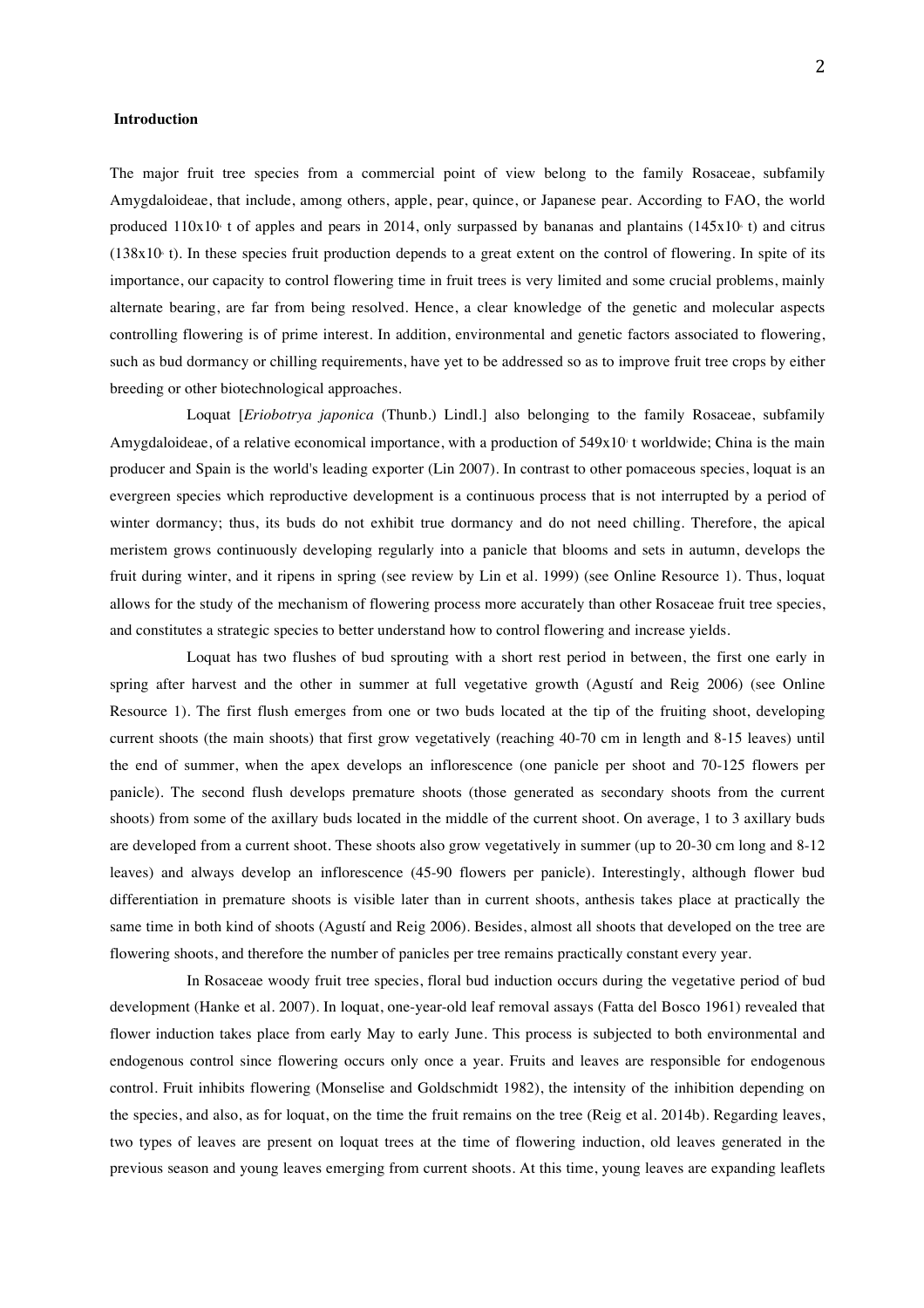of a few centimeters in length that need to reach a certain stage of maturity to be receptive and produce the inductive signal (Bernier et al. 1981; Batten and McConchie 1995). Since some of the axillary buds of these young leaves develop the premature shoots, which always develop into panicle, these leaves from the current shoots might also act as source of the flowering signal. This hampers the identification of which of the two, old and young leaves, or whether both, are able to perceive the flowering-inducing conditions to generate the flowering signal. This also indicates that the role in the control of flowering of these two sorts of leaves might be different.

The protein encoded by the *FLOWERING LOCUS T* (*FT*) constitutes a long-distance signal *per se* activated in leaves by species-specific stimulus, which regulate shoot meristematic activities associated to flowering, and controlling the switch between vegetative and reproductive growth (Zeevart 1976; Turck et al. 2008). FT plays a pivotal role in the flowering process in many fruit tree species, including Rosaceae woody species, such as apple (Kotoda et al. 2000; Hättasch et al. 2008), pear and quince (Esumi et al. 2005), Japanese pear (Ito et al. 2014), Japanese apricot (Esumi et al. 2009), and peach (Zhang et al. 2008), as well as other species such as citrus (Endo et al. 2005), poplar (Hsu et al. 2011), and grapevine (Sreekantan and Thomas 2006; Carmona et al. 2007). Besides flowering, FT-like proteins also regulate a wide range of developmental processes displaying either similar functions, with different spatial (tissues) or temporal expression patterns, or different functions (Pin and Nilsson 2012; Kotoda et al. 2010; Hsu et al. 2011).

The objective of this study was to identify the genes involved in bud sprouting and floral bud induction in loquat. Fisrt, it was determined when the endogenous conditions trigger bud sprouting and when the floral bud induction takes place. For the former, fruiting shoots were defruited at different fruit developmental stages to force the buds to sprout, and bud sprouting date recorded. For the latter, an exhaustive defoliation analysis and determination of flowering time were performed. Both experiments were carried out in two locations in the Mediterranean coast of Spain. The involvement of two loquat *FT*-like genes in loquat bud sprouting and flowering was studied, and analyzed their expression pattern in old leaves (one-year-old leaves) and emerging young leaves. Data suggest a role of *EjFT1* in bud sprouting and leaf development, and *EjFT2* in flowering.

## **Materials and methods**

#### **Plant material and location**

Experiments were conducted in 2014-2016 on five- and fifteen-year-old 'Algerie' loquat trees [*Eriobotrya japonica* (Thumb.) Lindl.] grafted onto seedling rootstock and grown in the experimental fields at the *Universitat Politècnica de València*, Spain (39º 29' N, 00º 20' W) and *Cooperativa Agrícola de Callosa d'En Sarriá*, Alicante, Spain (38º 39' N, 00º 06' W).

### **Assessment of floral bud inductive period**

To determine the period of floral bud induction, five-year-old 'Algerie' loquat trees grown in Valencia were completely and continuously defoliated during three periods: from 1 May to 25 May, from 22 May to 20 June, and from 07 June to 24 June 2014. A fourth set of trees were not defoliated and used as control trees. Four trees per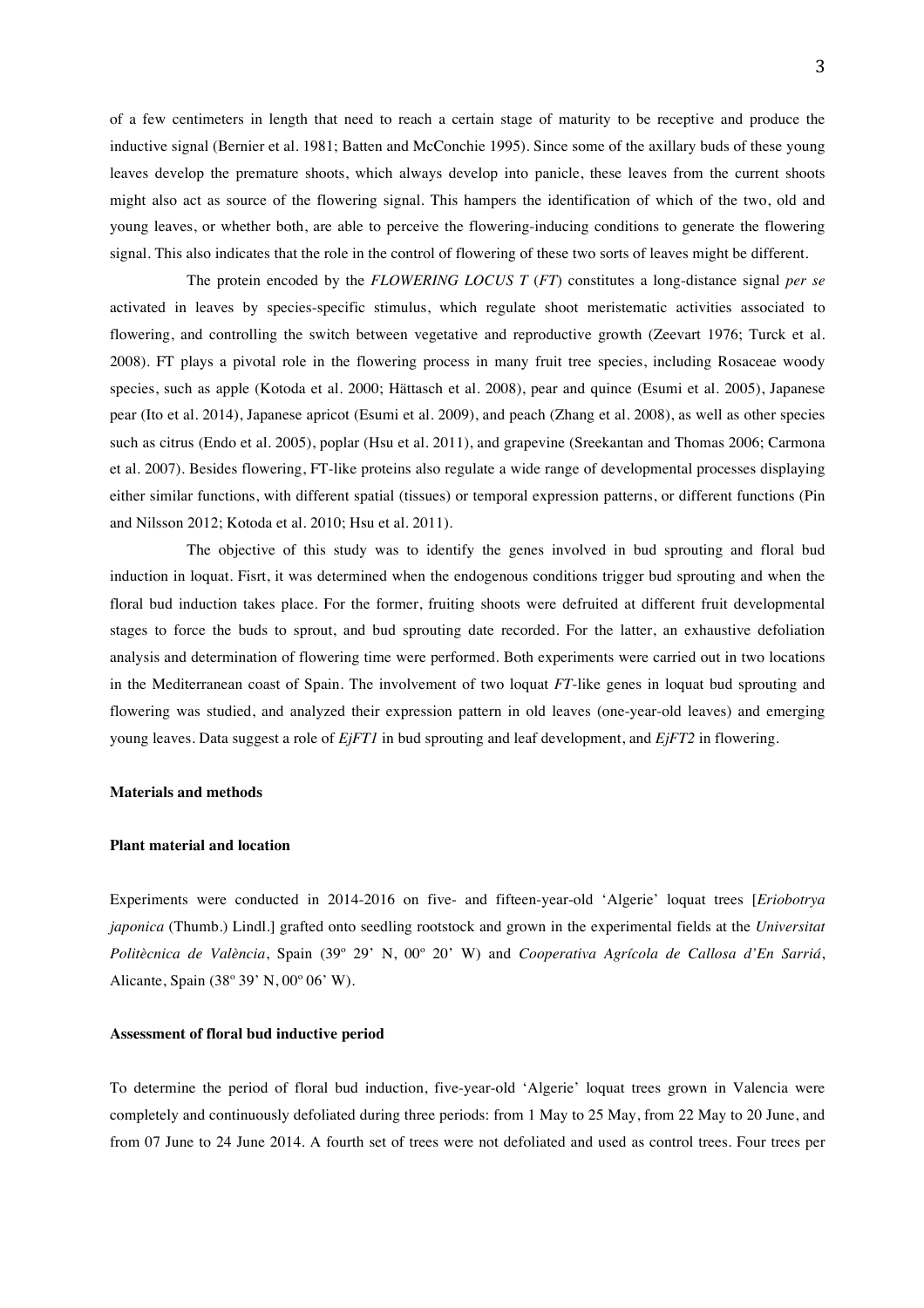period and four control trees were used. At flowering time, number of vegetative and reproductive shoots per tree were recorded. Results are expressed as percent of reproductive shoots per tree.

#### **Assessment of** *FT* **expression, flowering, and bud sprouting**

To study the time-course of *FT* expression during floral bud inductive period, one-year-old leaf samples (old leaves) and emerging new leaf samples of current shoots (young leaves) were collected from early May to early July 2014 from three trees grown in Valencia and Callosa, and four trees grown in Valencia, respectively. Young leaves were classified and labelled as G1 to G6 generation (G) as they were emerging (the oldest G1 is the first to emerge on the shoot), and collected first those from G1 generation, second those from G1 and the new G2 generation, third those from G1, G2 and the new G3 generation, and so on up to G6 generation, as shown in Online Resource 2.

To study the *FT* expression and bud sprouting relationship, three shoots per tree of four trees grown in Valencia were defruited to force bud sprouting at fruit set (02 January, D1), early fruit development (10 February, D2), fruit colour break (20 March, D3), and at harvest (01 April, control). Old leaves were sampled during the 30- 60 days following the defruiting, and date of bud sprouting was recorded.

 In the two experiments, three samples per date were collected at 11-12 a.m. to minimize circadian or light effects in gene regulation, and immediately frozen in liquid N. and stored at  $-80^{\circ}$ C until RNA extraction.

#### **cDNA amplification by 5' and 3' RACE**

RACE was performed using the SMARTer RACE cDNA Amplification Kit (Clontech, Mountain View, CA, USA) and Advantage 2 Taq Polymerase (Clontech, Mountain View, CA, USA). Total RNA from leaves was extracted according to Martínez-Fuentes et al. (2015). RNA quality was tested by 260/280 absorbance ratio and gel electrophoresis. RNA concentration was determined by fluorometric assays with the RiboGreen dye (Molecular Probes, Eugene, OR, USA) according to manufacturer's instructions. Oligos were designed at the most conserved regions of the Coding DNA Sequence (CDS) of *MdFT1* (Genebank AB458506), *MdFT2* (AB458505), *PpFT1* (AB524587) and *PpFT2* (AB571595) from the Phytozome database (MDP0000139278 and MDP0000132050) (Online Resource 3). All RACE products were cloned in the pGEM-T-Easy vector (Promega, Madison, WI, USA) and fully sequenced from both ends using vector primers.

#### **Genomic DNA amplification**

Genomic DNA was extracted from 200 mg of young loquat leaves following the method described by Doyle and Doyle (1987) with modifications (Gisbert et al. 2009). To amplify *FT* genes from genomic DNA, oligos were designed at the conserved region in the 5´ and 3' untranslated regions (UTRs) of *EjFT2* cDNA isolated by RACE (see Results) and *MdFT1* and *MdFT2* genomic sequences (Online Resource 3). PCR was carried out from genomic DNA in 30 cycles of 30 s at 94°C, 30 s at 55°C, and 4 min at 68°C, followed by an extra extension of 10 min at 68°C, using Accuzyme™ DNA Polymerase (Bioline, Tauton, MA, USA). PCR products were cloned in pGEM-T-Easy vector (Promega, Madison, WI, USA) and sequenced.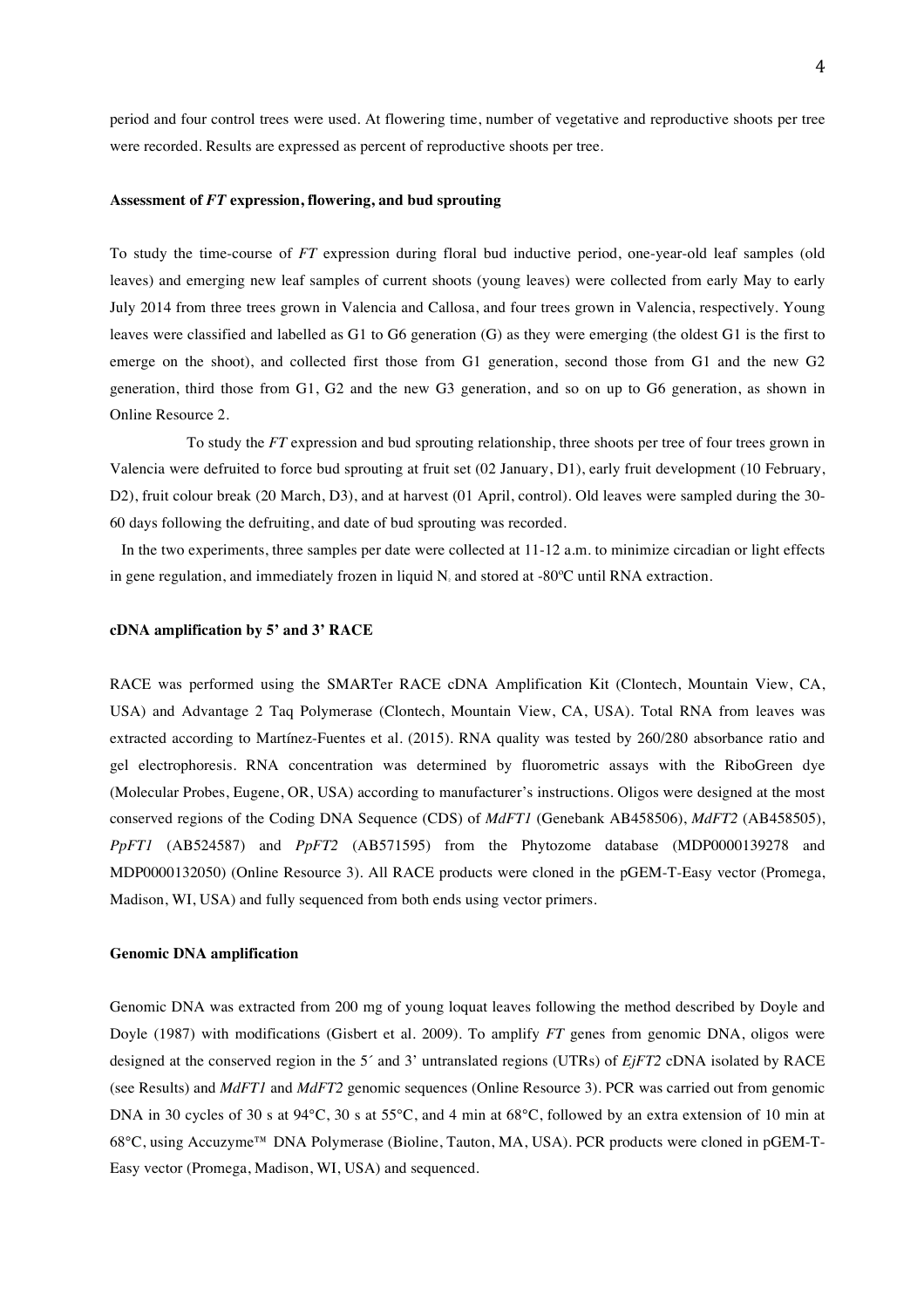## **Sequence analysis**

Sequences were aligned using the UGENE software with ClustalW (Okonechnikov et al. 2012). For the phylogenetic analysis, protein sequences were aligned with the MEGA software with ClustalW algorithm (Tamura et al. 2013) using maximum likelihood method and bootstrapped with 1000 iterations.

## **Expression analysis by qPCR**

RNA isolation, quantification, and quality analysis was performed as described above (Martínez-Fuentes et al. 2015). Quantitative real-time PCR (qPCR) was performed with a LightCycler 2.0 Instrument (Roche Diagnostics, Basel, Switzerland) equipped with LightCycler Software version 4.0. One-step qPCR was carried out in triplicate (three technical replicas) for each biological sample. Each reaction contained 2.5 u of MultiScribe Reverse Transcriptase (Applied Biosystems, Carlsbad, CA, USA), 1 u of RNase Inhibitor (Applied Biosystems, Carlsbad, CA, USA), 2 µl LC FastStart DNA MasterPLUSSYBR Green I (Roche Diagnostics, Basel, Switzerland), 25 ng total RNA, and 250 nM of the specific forward and reverse primers of each gene, in a total volume of 10  $\mu$ . Incubations were carried out at 48ºC for 30 min and 95ºC for 10 min, followed by 45 cycles at 95ºC for 2 s, 58ºC for 8 s and 72ºC for 8 s. Fluorescent intensity data were acquired during the 72ºC-extension step and transformed to relative mRNA values using a ten-fold dilution series of RNA samples as the standard curve. Relative mRNA levels were then normalized to total mRNA amounts (Bustin 2002). In each case, an expression value of 1 was arbitrarily assigned to the sample collected at the first time point (the earliest date). *ß-actin* was used as the reference gene (Shan et al. 2008). Specificity of the amplification reactions was assessed using post-amplification dissociation curves.

For the preliminary qPCR analysis, oligos were designed using the conserved regions of *FT*s from the Rosaceae family, specifically those *Pyrus pyrifolia* Nakai and *Malus domestica* Borkh (Online Resource 3). For the gene-specific qPCR analysis, primers were designed at the most divergence regions of the cDNAs of *EjFT1* and *EjFT2* to avoid cross amplification (Online Resource 3). Oligos were cross-tested performing PCR using as template *EjFT1* and *EjFT2* cDNAs cloned in pGEM-T-Easy (Online Resource 4).

# **Results**

#### **Determination of the floral bud inductive period**

To establish the floral bud inductive period in loquat and to determine the effects in flowering, an exhaustive defoliation analysis was carried out in spring-summer 2014. When all leaves (old and young leaves) were continuously removed from 22 May to 20 June or from 7 June to 24 June no flowers were developed in autumn. In contrast, when leaves were continuously removed from 1 to 25 May 100% of shoots developed into panicles as in not defoliated control trees, (Fig. 1). Accordingly, from early (7) to late (20)-June the presence of leaves was necessary for the apex to develop into a panicle, whereas it was not necessary from early-May (1 May) to early-June (7 June) in our experiment, and from late-June (20 June) onwards. This allowed us to establish mid-June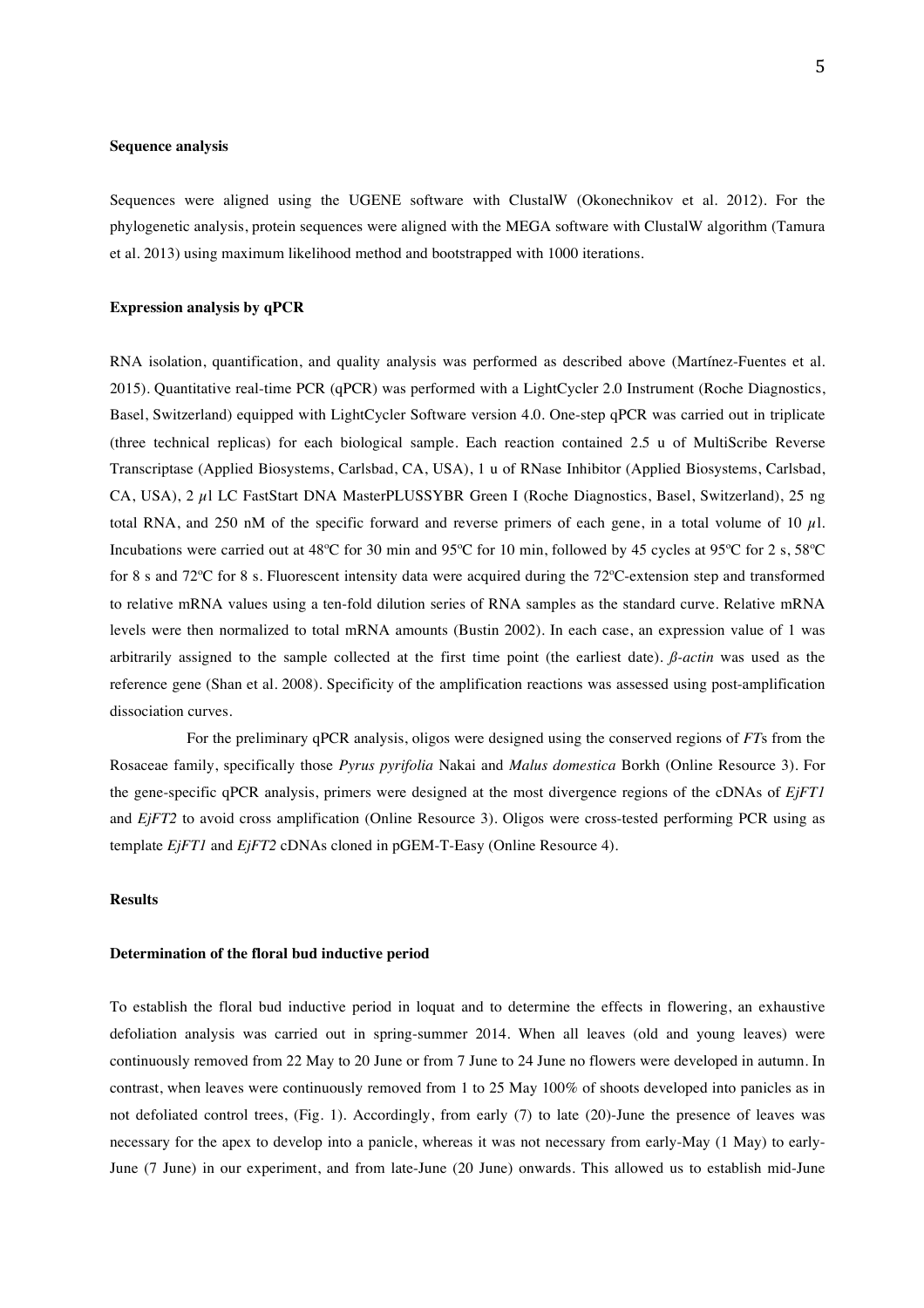(from 7 to 20 June in our 2014 experiment in the Northern Hemisphere) as the floral bud inductive period in loquat.

#### **Expression of** *FT***-like genes in leaves**

Both old and young leaves seem to be involved in the inductive floral process in loquat. To identify the role of the known flowering genes in loquat, the temporal expression pattern of the orthologous *FT* gene was studied using oligos designed from a conserved region of *FTs* from closely related species (*Pyrus pyrifolia* Nakai and *Malus domestica* Borkh). To this end, old leaves were collected from 15 d after bud sprouting until early in summer, and young leaves as they emerged from current shoots throughout the spring and summer, i.e. previous to, during, and until one month after the floral bud inductive period detected, grouping them into six generations (G1 to G6, being G1 the oldest and G6 the youngest). The time-course of relative expression of *FT* in old leaves exhibited two peaks of expression, around mid-May and mid-June (Fig. 2), the latter coinciding with the period of floral bud induction (Fig. 1) found in the trees grown in the two locations, but not the former. This one coincided with the vegetative growth of the new shoots sprouted after harvest. It is noteworthy that regardless of the location, during the time-course of relative expression of *FT* in old leaves, young leaves and old leaves coexisted on the tree, and therefore both might be involved in the inductive floral process in loquat. In young leaves, a peak of *FT* expression was also observed in mid-June (15 June) for generations G1 to G4, while for G5 and G6 it was almost imperceptible (Fig. 3). Interestingly, the high relative expression of *FT* in the older leaves (generations G1 and G2) around early May correlated with the emergence of leaves. Lastly, leaves from generations G5 and G6 did not display substantial up-regulation at the time of floral bud inductive period (15 June in our experiment) (Fig. 3), indicating that only leaves emerged at least 15 d earlier peaked at this time.

On the other hand, the two peaks of *FT* expression found in old leaves (Fig. 2), as well as the presence of two *FT* genes in *Arabidopsis, Populus, Malus and Citrus*, suggested that there are probably more than just one *FT*-like gene in the genome of loquat. The isolation and functional analysis of such genes were required to test gene specific expression profiles and for a better understanding of the molecular mechanisms of flowering in loquat.

# **Isolation of** *FT1* **and** *FT2* **loquat genes**

To identify the *FT* homologues in loquat, rapid amplification of cDNA ends (RACE) was used to generate cDNA fragments from RNA from old, fully-expanded leaves during the floral bud inductive period. RACE primers were designed based on the sequences of *FT1* and *FT2* from *Pyrus pyrifolia* and *Malus domestica*. The 5´ and 3´ RACE fragments were 272 and 472 bp long, respectively. While the 3´RACE fragment covered the whole putative coding sequence, the 5´fragment did not contain the ATG start codon; therefore, a new 5´RACE primer to isolate a 391 bp product that covered the putative 5' end cDNA was designed. All RACE products isolated corresponded with a single gene. Using the sequence from these three fragments, two new primers at both ends of the putative cDNA were designed to amplify a complete cDNA sequence. The full length cDNA was 1057 bp-long and encoded a putative protein of 174 aa (Online Resource 5A). Basic local alignment search tool (BLAST) analysis revealed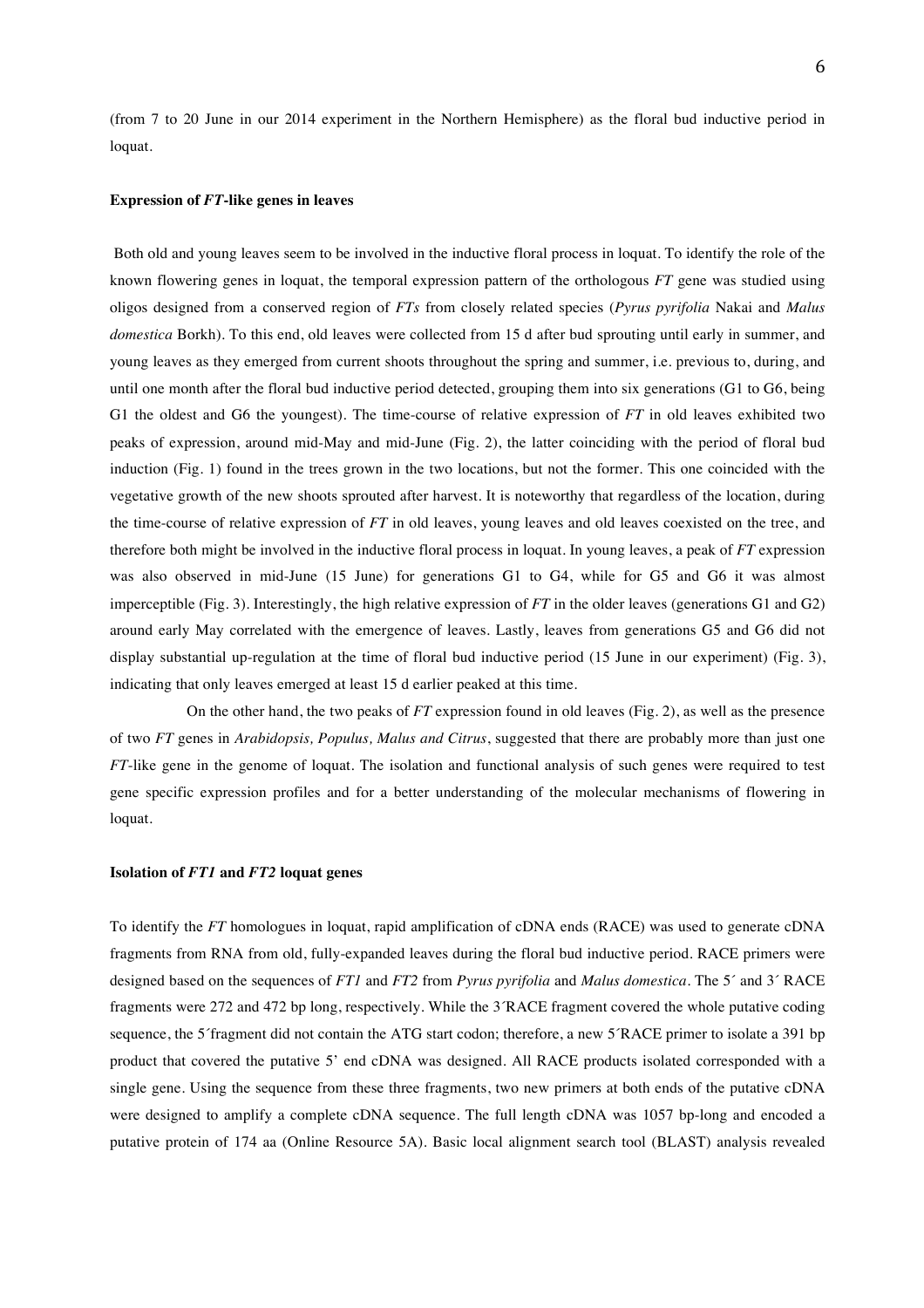that the corresponding gene was quite similar to *Pyrus* and *Malus FT2*; therefore, the new isolated cDNA from loquat was named as *EjFT2* (GeneBank KP941772).

As all RACE products corresponded to the *EjFT2*, a putative *EjFT1* from genomic DNA was amplified using oligos designed from the genomic sequence of *FT1* from *Malus.* Two PCR products of 2684 bp and 2905 long that corresponded to two different alleles of a single gene that differed in a 163-bp fragment in the third intron were obtained (Online Resource 6) (Genebank KP941773 and KP941774). The deduced cDNA encoded a 174 aa protein (Online Resource 5B) closely related to *Pyrus* and *Malus FT1*, and was named *EjFT1*  (GeneBank KP941771).

Deduced proteins from *EjFT1* and *EjFT2* were highly conserved with FTs from *Malus*, *Pyrus*, *Populus* and *Arabidopsis* (Fig. 4A), particularly in the Amygdaloideae *Malus* and *Pyrus* species with percentages of similarities ranging between 99% (for *FT2*) and 100% (for *FT1*) (Online Resource 7). Phylogenetic analysis using protein sequences further showed that *EjFT1* and *EjFT2* are grouped in the same clade with the Amygdaloideae *FT* genes. Also, the phylogenetic tree situated *EjFT* genes grouped with others angiosperms *FT* and separated from the *TERMINAL FLOWER 1* (*TFL1)* and *MOTHER OF FT AND TFL1* (*MFT*) subfamilies of the common angiosperm phosphatidylethanolamine-binding protein gene family (PEBP) group. All this data suggest that these genes from loquat encode *bona fine* FT proteins (Fig. 4B).

# **Gene expression profile of the** *EjFT1* **and** *EjFT2* **genes and its role in bud sprouting and leaf development**

Using gene-specific primers qPCR revealed a strong increase in *EjFT1* expression in old leaves during early-mid May, coinciding with young vegetative shoots development, followed by a return to initial levels by the beginning of June (Fig. 5A). By comparison, *EjFT2* mRNA followed similar kinetics in May, but not in June, peaking again during the floral bud inductive period, whereas expression of *EjFT1* did not (Fig. 5B).

A parallel examination of *EjFT1* and *EjFT2* accumulation in young leaves revealed that while *EjFT2*  transcript levels remained low during May regardless of leaf generation, *EjFT1* transcriptions in generations G1 and G2 was high in mid-May, as indicated for total *FT* expression (see Fig. 3), and coinciding with that in old leaves (Fig. 5A), whereas that in G3 was delayed until the end of May (Fig. 5C). Furthermore, *EjFT1* expression was substantially higher and delayed in the youngest leaf generations (G4 and G5) until mid-June and the end of June, respectively, as compared to the first leaf generations emerged (Fig. 5C). Interestingly, the increase in *EjFT1* mRNA of the young leaf generations correlated with the time they emerged (see Online Resource 1)

Notwithstanding, *EjFT2* expression in young leaves of generations G1, G2 and G3 was greatest in mid-June, i.e. at floral bud inductive period, irrespective of when they emerged and coinciding with the second peak of *EjFT2* expression found in old leaves (Fig. 5B), whereas expression in leaves of the youngest G4 and G5 generations remained low (Fig. 5D).

Accordingly, *EjFT1* transcripts in young leaves generations exhibited a high expression level during leaf expansion, whereas those of *EjFT2* were always abundant around mid-June, but only in leaves fully expanded (G1 to G3), suggesting *EjFT1* might regulate leaf emergence/expansion while *EjFT2* would be involved in floral bud induction.

In order to assess whether *EjFT1* expression patterns might help define the young leaf flush initiation/expansion and to correlate between *EjFT1* expression and young leaves' onset*,* we examined *EjFT1* and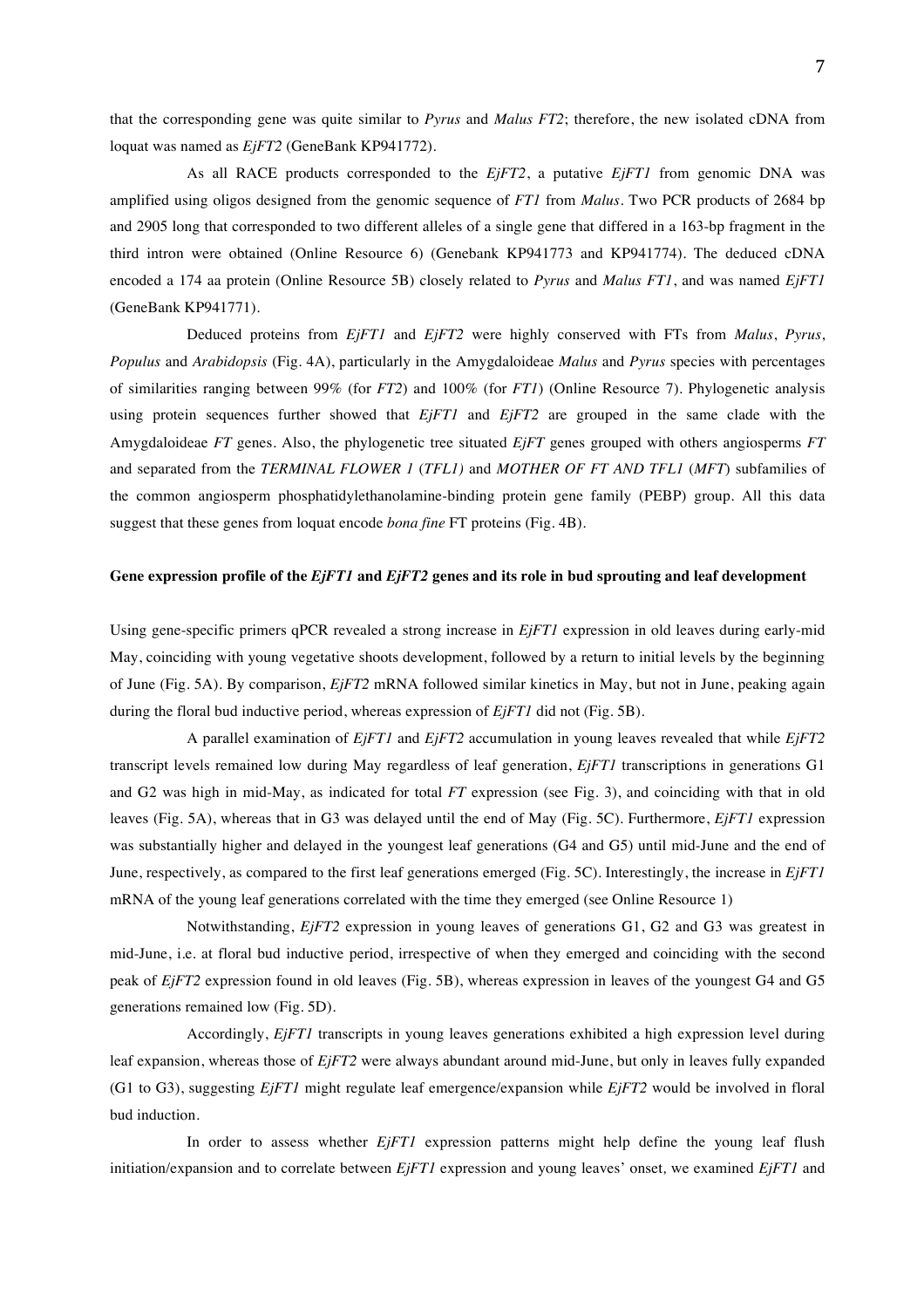*EjFT2* expression in old leaves after fruit removal, since fruit removal forces bud sprouting and, thus, young leaf development. Shoots were defruited at different fruit developmental stages, i.e. at fruit set (D1), early fruit growth (D2), fruit colour break (D3), and fully fruit maturity (control). Fruit removal advanced *EjFT1* expression in old leaves regardless of the time the fruit remained on the tree in reference to harvest date (1 April). Furthermore, the sooner the fruit detached, the sooner the bud sprouted (Fig. 6A). In all cases qPCR analysis in old leaf exhibited a peak of *EjFT1* expression 22-28 d after defruiting and 8-12 d before new buds sprouted, the young leaves emerging 30-40 d after fruit removal (Fig. 6A). This suggests that *EjFT1* might be responsible for leaf emergence in loquat. However, *EjFT2* expression peaked 20-50 d after defruiting and it did not correlate with young leaf flush initiation (Fig. 6B).

## **Discussion**

In loquat, when all leaves of the tree were continuously removed from early- to late-June vegetative apex did not differentiate into panicles. This assay allowed us to determine the floral bud inductive period in loquat at mid-June. This period is also in agreement with our previous studies into the effect of gibberellic acid in reducing flowering intensity in loquat (Reig et al. 2011). Fatta del Bosco (1961) established that the floral bud inductive period of loquat starts in early May, but the author only defoliated one branch per tree and only used two threeyears-old trees per data, making the results imprecise. Interestingly, mid-June is also the floral bud inductive period for apple (Kotoda et al. 2000), despite the differences in flowering and development observed in apple and loquat.

In woody perennials, shoot meristem exhibits transitions between vegetative and reproductive development. In some species, these vegetative-reproductive cycles are harmonized by transitory expression of *FT1* and *FT2* paralogs, which diverge in function and temporal expression (Pin et al. 2010; Hsu et al. 2011). Given that in our experiment the mRNA level of total *FT* began to increase early in May, peaking around the second ten of May, and the process re-started one month later, peaking in mid-June, it seemed that a similar scenario for the two *FT* genes occurs in loquat. Moreover, as the *Malus* and *Pyrus* genomes encode for two *FT* genes (Kotoda et al. 2010; Ito et al. 2014), it was expected that loquat, a close relative in the subfamily Amygdaloideae, might also have two *FT* paralogs. Sequence analysis of the two genes isolated from loquat reveals that one of them was 100% and 98% similar to *MdFT1* and *PpFT1a* (Online Resource 7), respectively, and was named *EjFT1*, whereas the percentage of similarities for the second one was 99% to both *MdFT2* and *PpFT2a* ( Online Resource 7), and was named *EjFT2*. Since all known Amygdaloideae species come from a common ancestor (Evans and Campbell 2002) and they all would therefore present two *FT* gene copies, the most parsimonious scenario is that duplication of *FT* genes was simultaneous or previous to the origin of Amygdaloideae. Several members of the *FT*/*TFL1* (flowering-promoter and the repressor) family have been identified in *Arabidopsis* (Shannon and Meeks-Wagner 1991), citrus (Nishikawa et al. 2007), grapevine (Carmona et al. 2007), *Poplar* spp. (Igasaki et al. 2008; Hsu et al. 2011), apple (Kotoda et al. 2010), and peach (Chen et al. 2013).

In perennial poplar, Hsu et al. (2011) reported that *FT1* and *FT2* homologues of *Arabidopsis*  coordinate vegetative and reproductive growth. In apple, Kotoda et al. (2010) isolated two paralogs of *FT*, *MdFT1* and *MdFT2*, both having the potential to induce flowering when expressed in *Arabidopsis*. Since *EjFT1* and *EjFT2* have highly conserved sequences in each clade from apple and other Rosaceae species (Online Resource 7), it was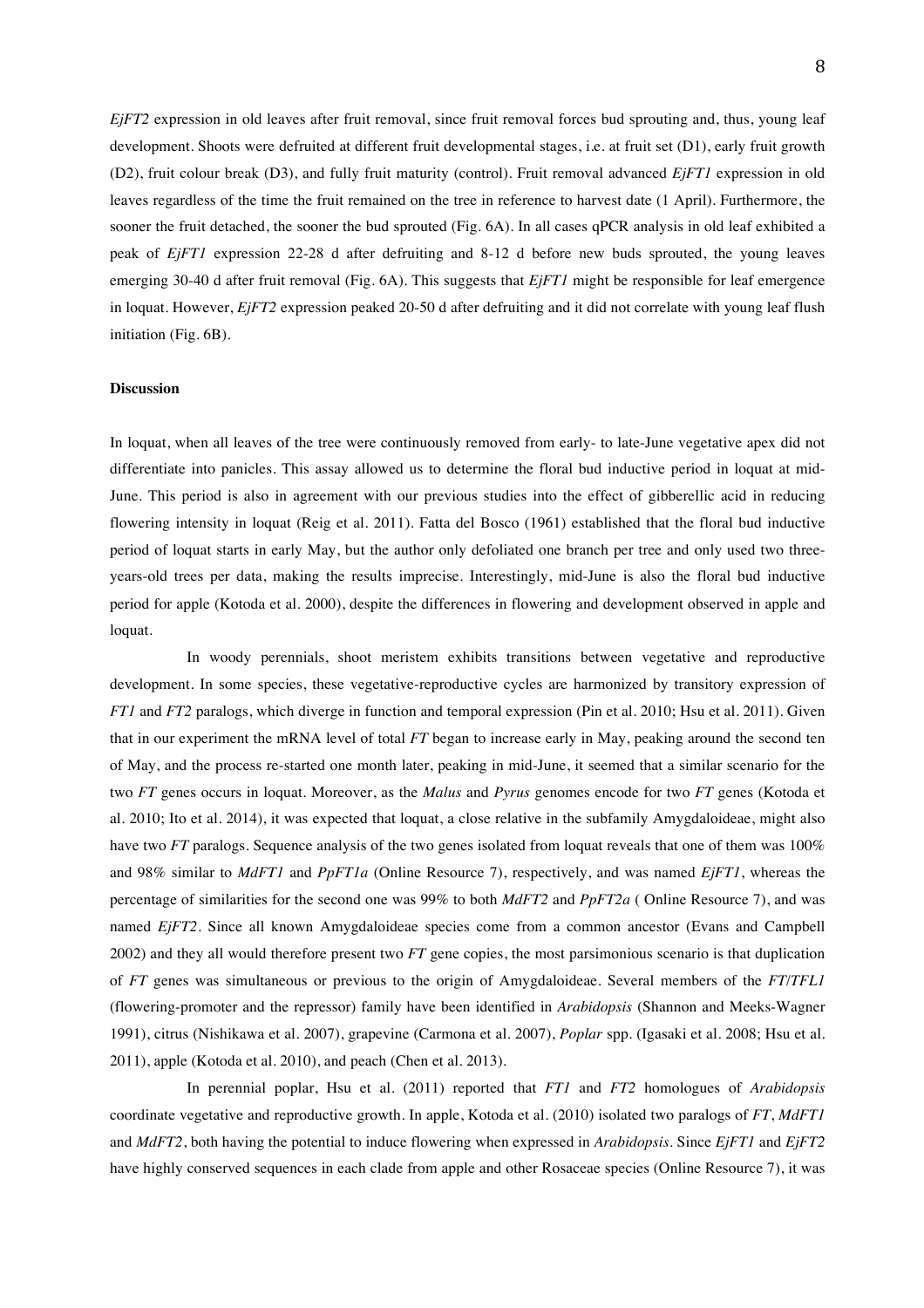assumed that they are the functional *bona fine FT* genes in loquat. In any case, their expression in old and in continuous generations of young leaves was analyzed to validate these assumptions. In old leaves *EjFT1* was expressed in the middle of May whereas *EjFT2* did so in the same period but also in the middle of June. *EjFT1* also peaked 10 d, approximately, before bud sprouting forced by defruiting shoots and irrespective to the year season, whereas *EjFT2* did not correlate. However, the pattern of expression for young leaves depended on the age of leaf, *EjFT1* peaking during leaf expansion on all sample dates (i.e. to leaflet generation, G), and *EjFT2* peaking in the middle of June irrespective to leaf generation, although certain stage of maturity to allow gene expression was needed, as reported for other species such as lychee (Batten and Mc Conchie 1995), macadamia (Olesen 2005), and tomato (Shalit et al. 2009). In fact, in many species flowering is generally accompanied by an increase in leaf growth rate (Bernier et al. 1981). Thus, age-dependent gene expression gradients were patent in leaflets of the sequentially vegetative flushes (leaf generations) along the current shoots in loquat. *EjFT1* and *EjFT2* display differences in leaf age-dependent expression gradient in which *EjFT2* expression was relatively high in expanded mature leaves and *EjFT1* in the immature leaves.

In our experiments, any differences in terms of the pattern and levels of expression of *EjFT1* and *EjFT2* in old leaves in the middle of May failed to be found. Loquat sprouts at this time, immediately after fruit harvest, and therefore, both *EjFT1* and *EjFT2* might control vegetative growth in accordance with the pleiotropic function of *FT*-like genes, i.e. with the multifaceted role of duplicated FT-proteins (Pin and Nilsson 2012). The increasing expression in *EjFT1* before bud sprouting and during young leaf expansion suggests that vegetative growth and leaf expansion may be controlled by this gene (see Fig. 7). Further, *EjFT2* expression in young leaves occurs when they become mature leaves, just when *EjFT1* is suppressed, indicating that *EjFT1* regulates leaf growth. However, our results, by removing the fruits, found no correlation between the expression of *EjFT2* and the onset of young leaves. Notwithstanding, the increase in its expression in the middle of June might be important for transition from the vegetative to the reproductive development. The expression pattern of *EjFT2* in old and young leaves, coinciding with the floral bud inductive period, indicates that it is one of the candidates for flowering induction. A schematic representation showing how *EjFT1* and *EjFT2* regulate bud sprouting and floral bud induction is presented in Fig. 7.

The spatial and temporal expression patterns of both *EjFT1* and *EjFT2* were determined by conducting an extensive period transcript analysis before, during, and after floral bud inductive period established by leaf removal. In this regard, it is essential to highlight that the presence of growing fruits prevents buds from sprouting, and sprouting is delayed as long as fruit remained on the tree (Reig et al. 2014*a*). This is in accordance with the *EjFT1* and *EjFT2* expression patterns and suggests that persisting fruit might prevent their expression. In fact, when fruits were removed from shoots *EjFT1* expression pattern peaked 22-28 d later and *EjFT2* 20-50 d later, whereas in not-defruited shoots no expression was found. Fruit developmental stage at defruiting explains the differences in *EjFT2* expression date, so that the latter defruiting the sooner the peak of expression. Taken together, these results, as well as those found in other species (Tamaki et al. 2007; Shalit et al. 2009; Hsu et al. 2011; Hiraoka et al. 2013), indicate that axillary buds of loquat are highly sensitive to overexpression of *EjFT1* and, thus, lateral shoot outgrowth and its subsequent elongation seem to be an integral part of the *FT* gene actions.

It explains the ability of loquat to develop premature shoots in summer that also develop into panicles. Most of the buds generating these secondary shoots did not exist at the time of floral bud induction and, nor did their subtending leaves (Reig and Agustí 2011), but the apical bud of the current shoot did exist. The abundance of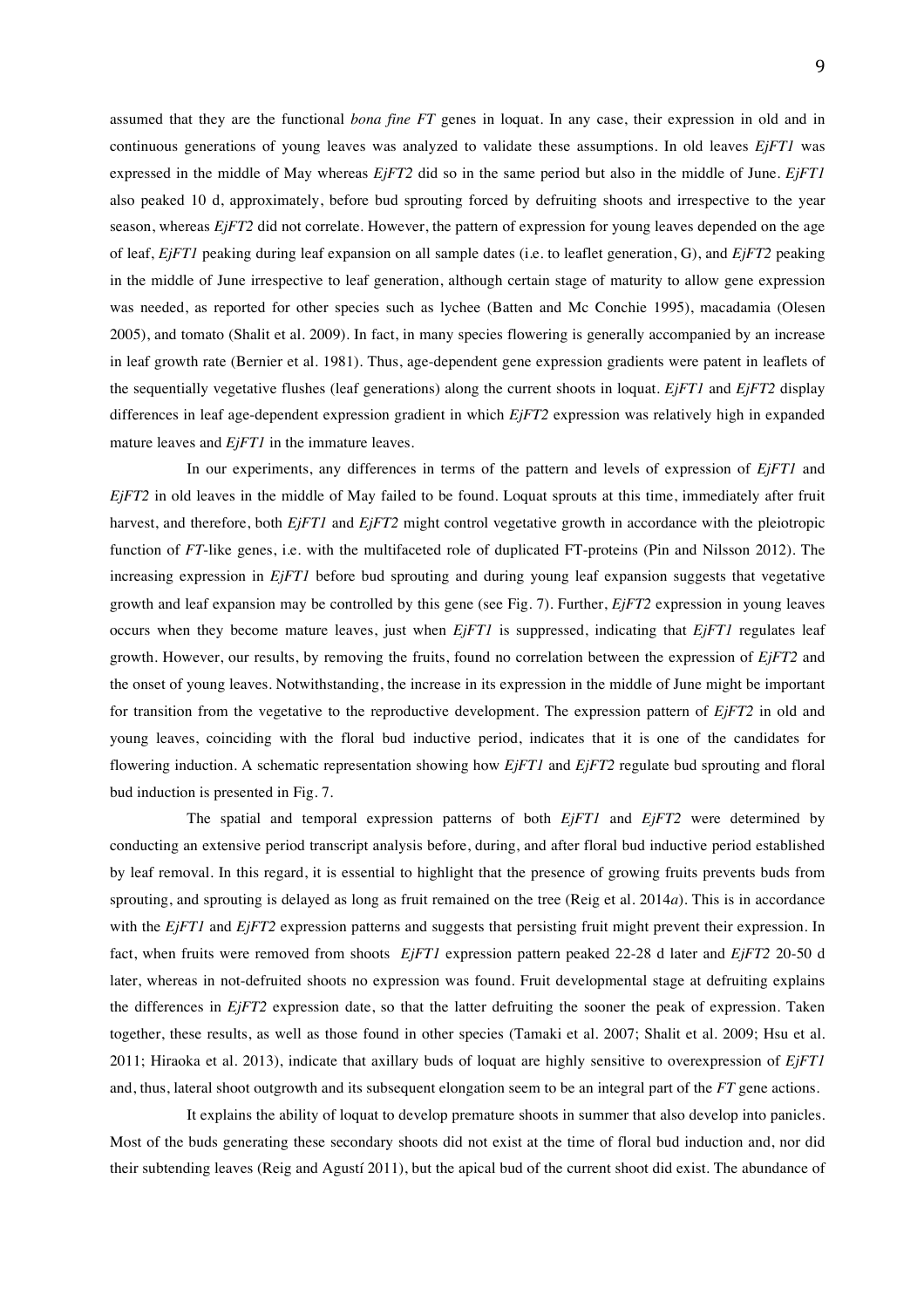*EjFT2* transcripts during rapid shoot growth also in summer (data not shown) might explain the relatively high proportion of premature shoots developing into panicle in loquat.

In summary, two *FT* genes, *EjFT1* and *EjFT2*, were isolated and sequenced from leaves of *Eriobotrya japonica* and identified their expression during vegetative growth and floral bud induction. Combined gene expression patterns and defoliation and defruiting assays strongly suggest that *EjFT1* is related to bud sprouting and leaf development, while *EjFT2* is involved in floral bud induction. Our studies showed that transcription of *EjFT1*, which peaked together with that of *EjFT2*, is upregulated one month before flower induction and is reduced just before it, its suppression allowing for the accumulation of *EjFT2* transcripts resulting in floral bud induction. This time frame is equivalent to the first half of June, coinciding with the second peak of *EjFT2* expression, suggesting that this gene regulates flower induction 2-3 months before the first visible morphological changes in the apical meristem occurs. This peak of expression appears in one-year-old leaves and also in current young leaves for which a certain stage of maturity is required to become receptive and produce the flowering induction signal.

## **References**

- Agustí M, Reig C (2006). "Fisiología". In: Agustí M, Reig C, Undurraga P (eds) El cultivo del níspero japonés, Gráficas Alcoy, Alcoy-Spain, pp 97-129
- Batten DJ McConchie CA (1995) Floral induction in growing buds of lychee (*Litchi chinensis*) and mango (*Mangifera indica*). Aust J Plant Physiol 22:783-791.
- Bernier G, Kinet J-M, Sachs RM (1981). The flowering process at the shoot apex: macromorphological events. In: Bernier G, Kinet J-M, Sachs RM (eds) The Physiology of Flowering. Vol II. Transition to Reproductive Growth*,* CRC Press, Boca Raton, pp 21-34.
- Bustin SA (2002) Quantification of mRNA using real-time reverse transcription PCR (RT-PCR): trends and problems. J Mol Endocrinol 29:23-39.
- Carmona MJ, Calomje M, Martínez-Zapater JM (2007) The *FT*/*TFL1* gene family in grapevine. Plant Mol Biol 63:637-650.
- Chen Y, Jiang P, Thammannagowda S, Liang H, Wild GD (2013) Characterization of peach *TFL1* and comparison with *FT*/*TFL1* gene families of Rosacea*.* J Amer Soc Hortic Sci 138:12-17.
- Doyle JJ, Doyle JL (1987) A rapid isolation procedure for small quantities of fresh leaf tissue. Phytochem Bull 19:11-15.
- Endo T, Shimada T, Fujii H, Kobayashi Y, Araki T, Omura M (2005) Ectopic expression of an *FT* homolog from Citrus confers an early flowering phenotype on trifoliate orange (Poncirus trifoliate L. Raf.). Transgenic Res 14:703-712.
- Esumi T, Hagihara C, Kitamura Y, Yamane H, Tao R (2009) Identification of an *FT* ortholog in Japanese apricot (*Prunus mume* Sieb. et Zucc.). J Hortic Sci Biotech 84:149-154.
- Esumi T, Tao R, Yanemori K (2005) Isolation of LEAFY and *TERMINAL FLOWER 1* homologues from six fruit tree species in the subfamily Maloideae of the Rosaceae. Sex Plant Reprod 17:277-287.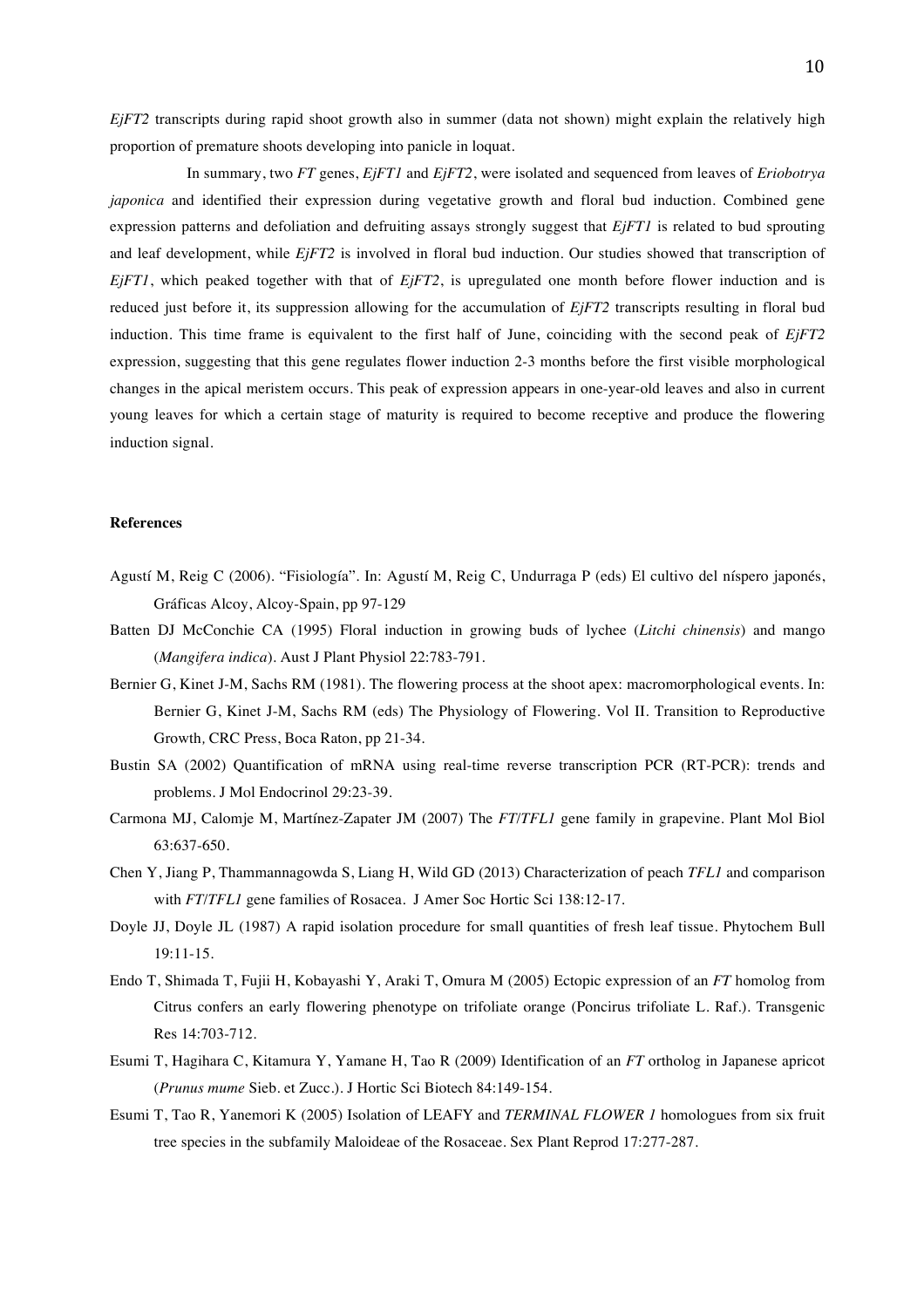- Evans RC, Campbell CS (2002) The origin of the apple subfamily (Maloideae; Rosaceae) is clarified by DNA sequence data from duplicated *GBSSI* genes. Am J Bot 89:1478-1484.
- Fatta del Bosco G (1961) Indagini sull'epoca di differenziazione delle gemme nel nespolo del Giappone. Riv Ortoflorofrut Ital XLV 2:104-118.
- Gisbert AD, Martínez-Calvo J, Llácer G, Badenes ML, Romero C (2009) Development of two loquat [Eriobotrya japonica (Thunb.) Lindl.] linkage maps based on AFLPs and SSR markers from different Rosaceae species. Mol Breeding 23:523-538.
- Hanke M-V, Flachowsky H, Peil A, Hättasch C (2007) No flower no fruit Genetic potential to trigger flowering in fruit trees. Genes Genomes Genomics 1:1-20.
- Hättasch C, Flachowsky H, Kaptrska D, Hank M-V (2008) Isolation of flowering genes and seasonal changes in their transcript levels related to flower induction and initiation in apple (*Malus domestica*). Tree Physiol 28:1459-1466.
- Hiraoka K, Yamaguchi A, Abe M, Araki T (2013) The florigen genes *FT* and *TSF* modulate lateral shoot outgrowth in *Arabidopsis thaliana*. Plant Cell Physiol 54:352-368.
- Hsu C-Y, Adams JP, Kim H, No K, Ma C, Strauss SH, Drnevich J, Vandervelde L, Ellis JD. Rice BM, Wickett N, Gunter LE, Tuskan GA, Brunner AM, Page GP, Barakat A, John E, Carlson JE, dePamphilis CW, Luthe DS, Yuceer C (2011). *FLOWERING LOCUS T* duplication coordinates reproductive and vegetative growth in perennial poplar. Proc Natl Acad Sci USA 108,:0756-10761.
- Igasaki T, Watanabe Y, Nishiguchi M, Kotoda N (2008) The *FLOWERING LOCUS T/TERMINAL FLOWER 1* family in Lombardy poplar. Plant Cell Physiol 49:291-300.
- Ito A, Saito T, Nishijima T, Moriguchi T (2014) Effect of extending the photoperiod with low-intensity red or farred light on the timing of shoot elongation and flower-bud formation of 1-year-old Japanese pear (*Pyrus pyrifolia*). Tree Physiol 34:534-546.
- Kotoda N, Hayashi H, Suzuki M, Igarashi M, Hatsuyama Y, Kidou S, Igasaki T, Nishiguchi M, Yano K, Shimizu T, Takahashi D, Iwanami H, Moriya S, Abe K (2010). Molecular characterization of *FLOWERING LOCUT T*-like genes of apple (*Malus* X *domestica* Borkh.). Plant Cell Physiol 5:561-575.
- Kotoda N, Wada M, Komori S, Kidou S, Abe K, Masuda T, Soejima J (2000) Expression pattern of homologues of floral meristem identity genes *LFY* and *AP1* during flower development in apple. J Am Soc Hortic Sci 125:398-403.
- Lin S (2007) World loquat production and research with special reference to China. Acta Hortic 750:37-43.
- Lin S, Sharpe RH, Janick J (1999) Loquat: botany and horticulture. Hortic Revi 23:233-276.
- Martínez-Fuentes A, Mesejo C, Agustí M, Reig C (2015) Toward a more efficient isolation of total RNA from loquat (*Eriobotrya japonica* Lindl.) tissues. Fruits 70:47-51.
- Monselise SP, Goldschmidt EE (1982) Alternate bearing in fruit trees. Hortic Rev 4:128-173.
- Nishikawa F, Endo T, Shimada T, Fujii H, Shimizu T, Omura M, Ikoma Y (2007) Increased *CiFT* abundance in the stem correlates with floral induction by low temperature in Satsuma mandarin (*Citrus unshiu* Marc.). J Ex Bot 58:3915-3927.
- Okonechnikov K, Golosova O, Fursov M, UGENE team (2012) Unipro UGENE: a unified bioinformatics toolkit. Bioinformatics 28:1166-1167.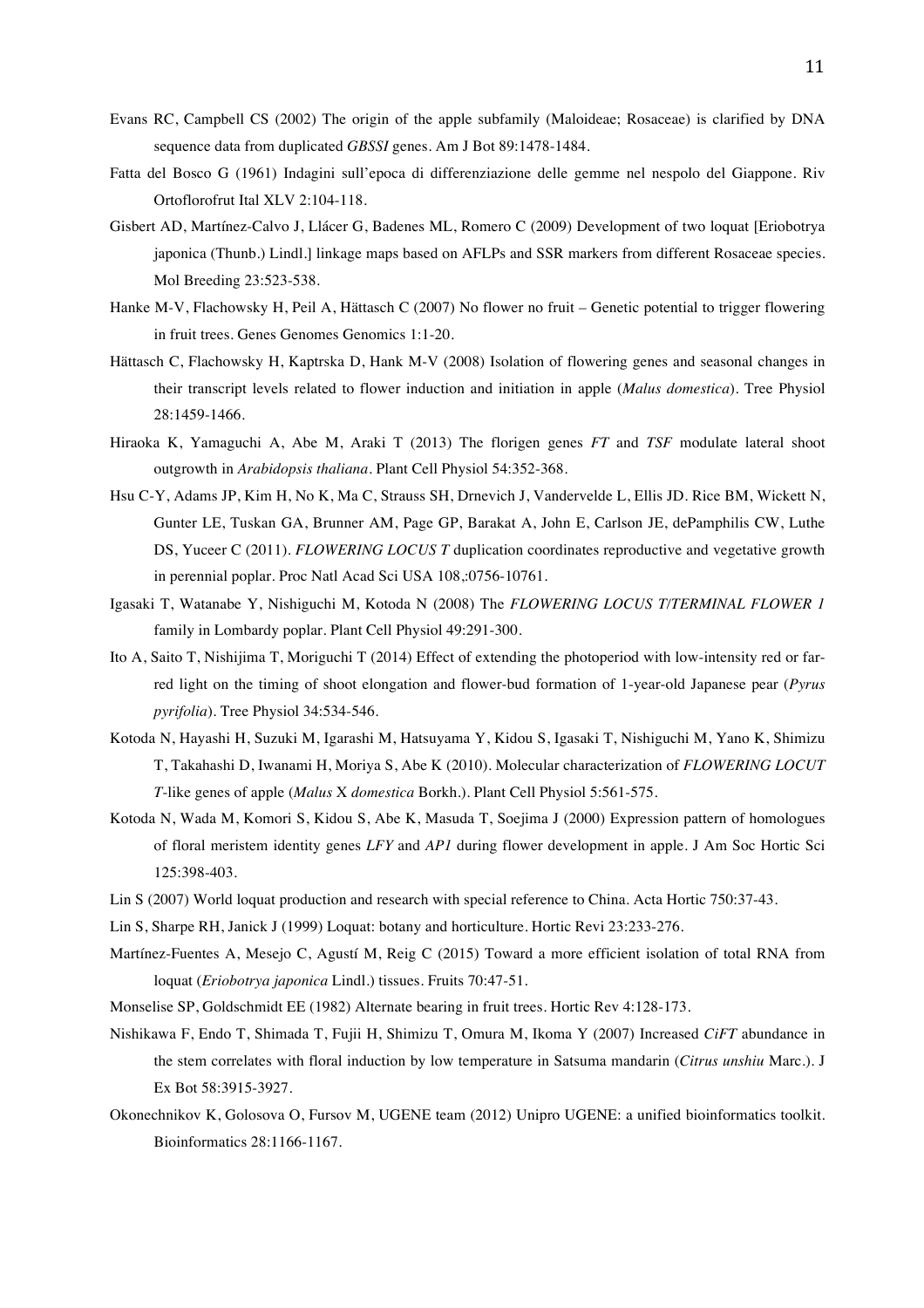- Olesen T (2005) The timing of flush development affects the flowering of avocado (*Persea americana*) and macadamia (*Macadamia integrifolia*X*tetraphylla*). Aust J Agric Res 56:723-729.
- Pin PA, Benlloch R, Bonnet D, Wremerth-Weich E, Kraft T, Gielen JJL, Nilsson O (2010) An antagonistic pair of *FT* homologs mediates the control of flowering time in sugar beet. Science 330:1397-1400.
- Pin PA, Nilsson O. (2012) The multifaceted roles of *FLOWERING LOCUT T* in plant development. Plant Cell Environ 35:1742-1755.
- Reig C, Agustí M (2011) La acción del fruto en el desarrollo del níspero japonés. EAE-LAP Lampert Academic Publishing GmbH & Co, Leipzig
- Reig C, Farina V, Mesejo C, Martínez-Fuentes A, Barone F, Agustí M (2014*a*). Fruit regulates bud sprouting and vegetative growth in field-grown loquat trees (*Eriobotrya japonica* Lindl.). Nutritional and hormonal changes. J Plant Growth Regul 33:222-232.
- Reig C, Farina V, Volpe G, Mesejo C, Martínez-Fuentes A, Barone F, Calabrese F, Agustí M (2011) Gibberellic acid and flower bud development in loquat (*Eriobotrya japonica* Lindl.). Sci Hortic 129:27-31.
- Reig C, Mesejo C, Martínez-Fuentes A, Agustí M (2014*b*). In loquat (*Eriobotrya japonica* Lindl) return bloom depends on the time the fruit remains on the tree. J Plant Growth Regul 33:778-787.
- Shannon S, Meeks-Wagner R (1991) A mutation in the *Arabidopsis TFL1* gene affects inflorescence meristem development. Plant Cell 3:877-892.
- Shalit A, Rozman A, Goldshmidt A, Alvarez JP, Bowman JL, Eshed Y (2009) The flowering hormone florigen functions as a general systemic regulator of growth and termination. Proc Natl Acad Sci USA 106:8392- 8397.
- Shan LL, Li X, Wang P, Cai C, Zhang B, De Sun C, Zhang WS, Xu CJ, Chen KS (2008) Characterization of cDNAs associated with lignification and their expression profiles in loquat fruit with different lignin accumulation. Planta 227:1243-1254
- Sreekantan L, Thomas MR (2006) *VvFT* and *VvMADS8*, the grapevine homologues of the floral integrators *FT* and *SOC1*, have unique expression patterns in grapevine and hasten flowering in *Arabidopsis*. Funct Plant Biol 33:1129-1139.
- Tamaki S, Matsuo S, Wong HL, Yokoi S, Shimamoto K (2007) Hd3a protein is a mobile flowering signal in rice. Science 316:1033-1036.
- Tamura K, Stecher G, Peterson D, Filipski A, Kumar S (2013) MEGA6: Molecuylar Evolutionary Genetics Analysis Version 6.0. Mol Biol Evol 30:2725-2729.
- Turck F, Fornara F, Coupland G (2008) Regulation and Identity of Florigen: FLOWERING LOCUS T Moves Centre Stage. Annu Rev Plant Biol 59:573-594.
- Zeevart JAD (1976) Physiology of flower formation. Annu Rev Plant Physiol 27:321-348.
- Zhang L, Xu Y, Ma R (2008) Molecular cloning, identification, and chromosomal localization of two MADS box genes in peach (Prunus persica). J Genet Genomics 35:365-372.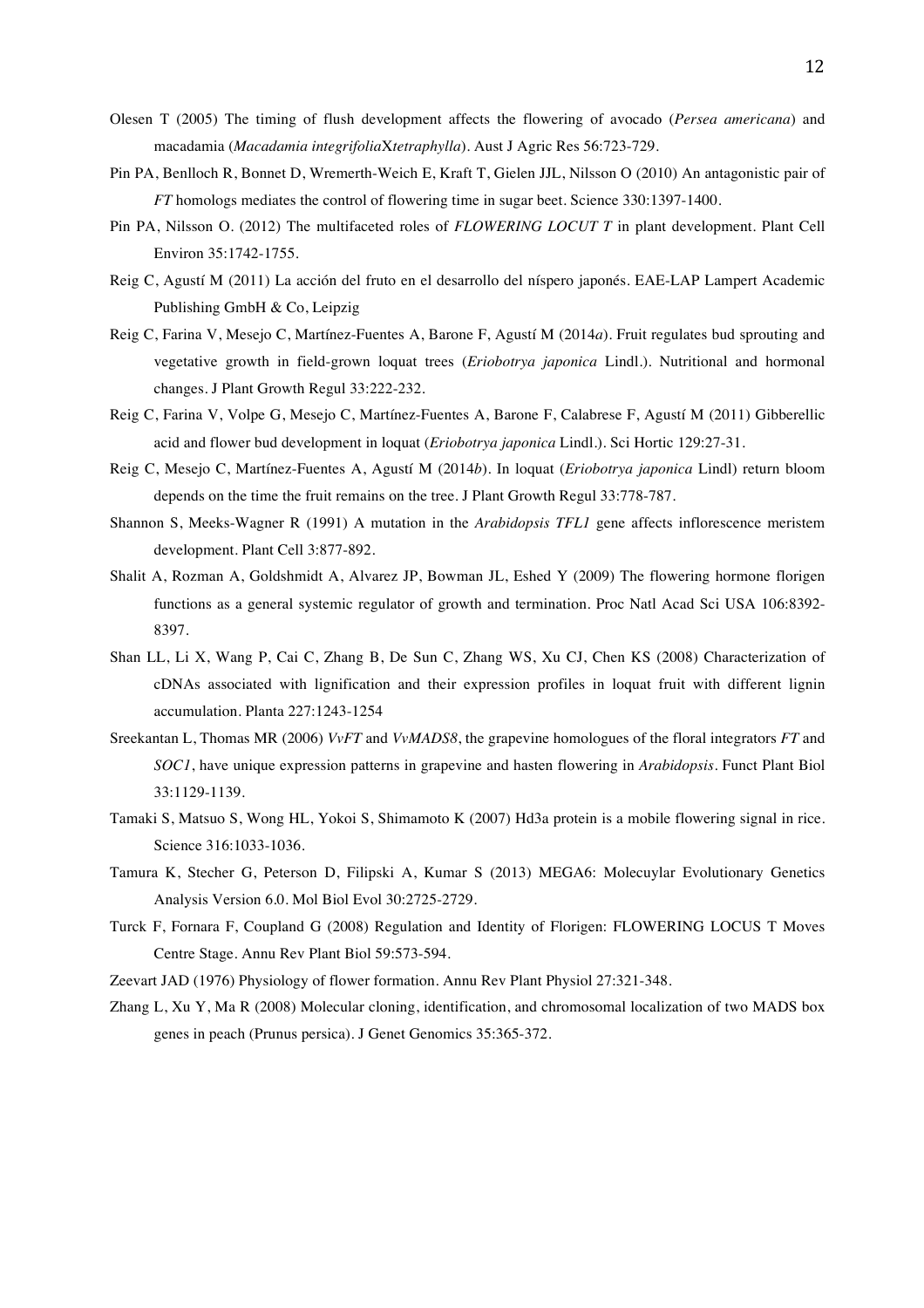## Legends to Figures

**Fig. 1** Influence of leaf removal on the percentage of flowering shoots in 'Algerie' loquat trees grown in Valencia, Spain. Black boxes indicate the period for which the tree lacked leaves. Blank boxes indicate no leaf removal. Values are from 6 five-year-old trees

**Fig. 2** Relative expression pattern of *FT* in old leaves of 'Alerie' loquat. Trees were grown in two locations, Callosa (Alicante) (A) and Valencia (B), Spain. Values are means ± SE of three replicates. In some cases SE is smaller than the symbol size

**Fig. 3** Relative expression pattern of *FT* in leaves of six consecutive generations (G1 to G6) of young leaves of 'Algerie' loquat trees grown in Callosa (Alicante, Spain). Values are means ± SE of three replicates. In some cases SE is smaller than the symbol size

**Fig. 4** Sequence analysis of the deduced FT proteins from 'Algerie' loquat and other FT proteins using ClustalW algorithm (A) and representation of the phylogenetic relationships using a Maximum Likelihood phylogenetic tree (B). Numbers next to each node represents the bootstrap values. The scale bar indicates the branch length that corresponds to the number of substitutions per aminoacid position. Accesion IDs: EjFT1, KP941771; EjFT2, KP941772; MdFT1, AB458506.1; MdFT2, AB458504.1; PpFT1a, AB524587.3; PpFT2a, AB571595.3; PtFT1, POPTR\_0008s07730.1; PtFT2, POPTR\_0010s18680.1; AtFT, AB027504.1; AtTSF, AB027506.1; AtMFT, NM 101672.3; AtTFL1, NM 120465.2. Aminoacids with consensus higher than 80% are shown in dark grey, those with 60%-80% consensus in grey, those with 40%-60% in pale grey, and those with consensus lower than 40% in white

Ej, *Eriobotrya japonica*; Md, *Malus domestica*; Pp, *Pyrus pyrifolia*; Pt, *Populus trichocarpa*; At, *Arabidopsis thaliana*

**Fig. 5** Expression pattern of *EjFT1* (A and C) and *EjFT2* (B and D) in old leaves (A and B), and in young leaves (C and D) of six consecutive generations (G1 to G6) of 'Algerie' loquat trees grown in Callosa (Alicante, Spain). Values are means  $\pm$  SE of three replicates. In some cases SE is smaller than the symbol size

**Fig 6**. Expression pattern of *EjFT1* (A) and *EjFT2* (B) in old leaves of shoots defruited at fruit set (D1), early fruit growth (D2), fruit colour break (D3), and at harvest time (Control) of 'Algerie' loquat trees grown in Valencia (Spain). Values are means  $\pm$  SE of three replicates. The arrows indicate the first leaf primordia emerging date for each defruiting date. In most cases SE is smaller than the symbol size

**Fig 7**. Schematic representation showing how *EjFT1* and *EjFT2* may regulate bud sprouting and floral bud induction in loquat. In old leaves (solid areas), both genes are downregulated by developing fruit and their expression occurs after harvest. *EjFT1* induces bud sprouting. A second peak of expression of *EjFT2* occurs in coincidence with floral bud inductive period, and induces flowering. In young leaves (empty areas), *EjFT1* expresses before a new generation appears, and *EjFT2* expresses later in summer (dashed line indicates